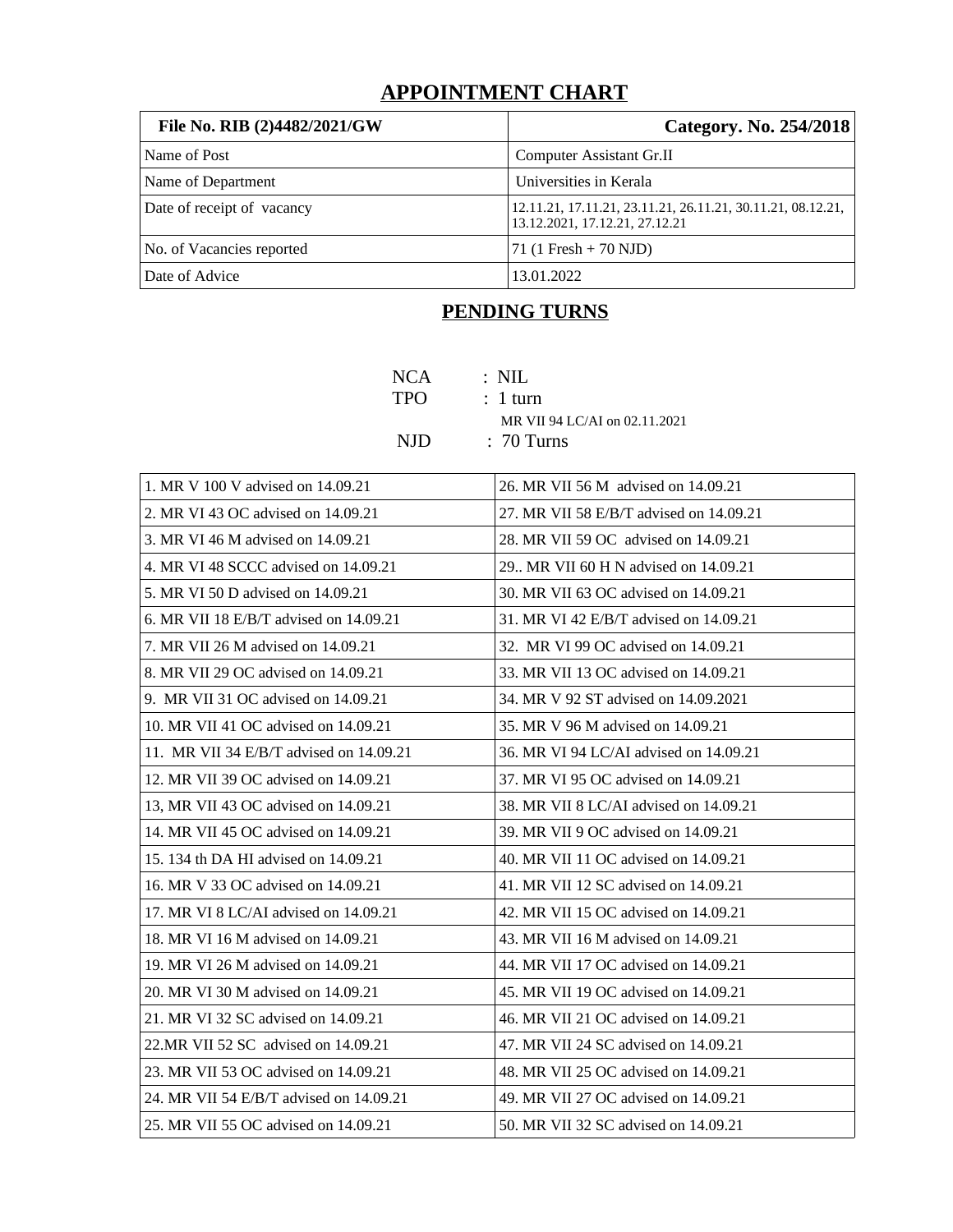| 51. MR VII 33 OC advised on 14.09.21     | 61. MR VI 87 OC advised on 14.09.21     |
|------------------------------------------|-----------------------------------------|
| 52. MR VII 35 OC advised on 14.09.21     | 62. MR VI 88 E/B/T advised on 14,09.21  |
| 53. MR VII 36 M advised on 14.09.21      | 63. MR VI 89 OC advised on 14.09.21     |
| 54. MR VII 37 OC advised on 14.09.21     | 64. MR VII 14 E/B/T advised on 14.09.21 |
| 55. MR VII 38 SIUC.N advised on 14.09.21 | 65. MR VII 23 OC advised on 14.09.21    |
| 56. MR VII 76 M advised on 14.09.21      | 66. MR VII 46 M advised on 14.09.21     |
| 57. MR VI 52 SC advised on 14.09.21      | 67. MR VII 47 OC advised on 14.09.21    |
| 58. MR VI 55 OC advised on 14.09.21      | 68. MR VII 49 OC advised on 14.09.21    |
| 59. MR VI 59 OC advised on 14.09.21      | 69. MR VII 71 OC advised on 14.09.21    |
| 60. MR VI 64 SC advised on 14.09.21      | 70. MR VII 30 M advised on 14.09.21     |

| <b>SI</b><br>N <sub>0</sub> | Name and address of<br>candidates                                                                                                                                                                                                                                                            | Rank<br>N <sub>0</sub>                   | <b>Community</b>    | <b>Rotation as approved</b><br>by the Commission                           | <b>Remarks</b> |
|-----------------------------|----------------------------------------------------------------------------------------------------------------------------------------------------------------------------------------------------------------------------------------------------------------------------------------------|------------------------------------------|---------------------|----------------------------------------------------------------------------|----------------|
| $\mathbf{1}$                | <b>SARANYA S R</b><br><b>THIRUVATHIRA</b><br>PAVATHIYANVILA<br>THIRUVANANTHAPURAM<br>PARASSALA P O 695502                                                                                                                                                                                    | $(R-180)$                                | <b>VISWAKARMA</b>   | NJD compensation to<br>MR V 100 V advised on<br>14.09.2021 now satisfied.  | MG             |
| $\overline{2}$              | <b>ANAMIKA V S</b><br><b>ALAKAPURI</b><br><b>ARAYOOR</b><br>THIRUVANANTHAPURAM<br><b>ARAYOOR P O 695122</b>                                                                                                                                                                                  | $(R-112)$                                |                     | NJD compensation to<br>MR VI 43 OC advised on<br>14.09.2021 now satisfied. | <b>MG</b>      |
| 3                           | <b>MANHAL A S</b><br><b>VAHEED MANZIL</b><br>MUTTAPPALAM,<br>PERUNGUZHI<br><b>TRIVANDRUM</b><br>PERUNGUZHI P O, PIN- 695305                                                                                                                                                                  | $(R-338)$                                | <b>MUSLIM</b>       | NJD compensation to<br>MR VI 46 M advised on<br>14.09.21 now satisfied.    | <b>MG</b>      |
| $\overline{4}$              | <b>SAJINI THANKAPPAN</b><br>TC -15/594, THEJAS<br>UDARASIROMANI ROAD<br>695010<br>THIRUVANANTHAPURAM<br><b>Communication Address</b><br>JOY BHAVAN, HOUSE NO 388,<br><b>WARD II</b><br>VANDIYARATHALA,<br>NADOORKOLLA,<br>NEYYATTINKARA,<br>THIRUVANANTHAPURAM<br><b>AMARAVILA PO 695122</b> | $(R-3, S/L-$<br><b>SCCC</b><br>$\lambda$ | <b>SCCC-SAMBAVA</b> | NJD compensation to<br>MR VI 48 SCCC advised on<br>14.09.21 now satisfied. | <b>MG</b>      |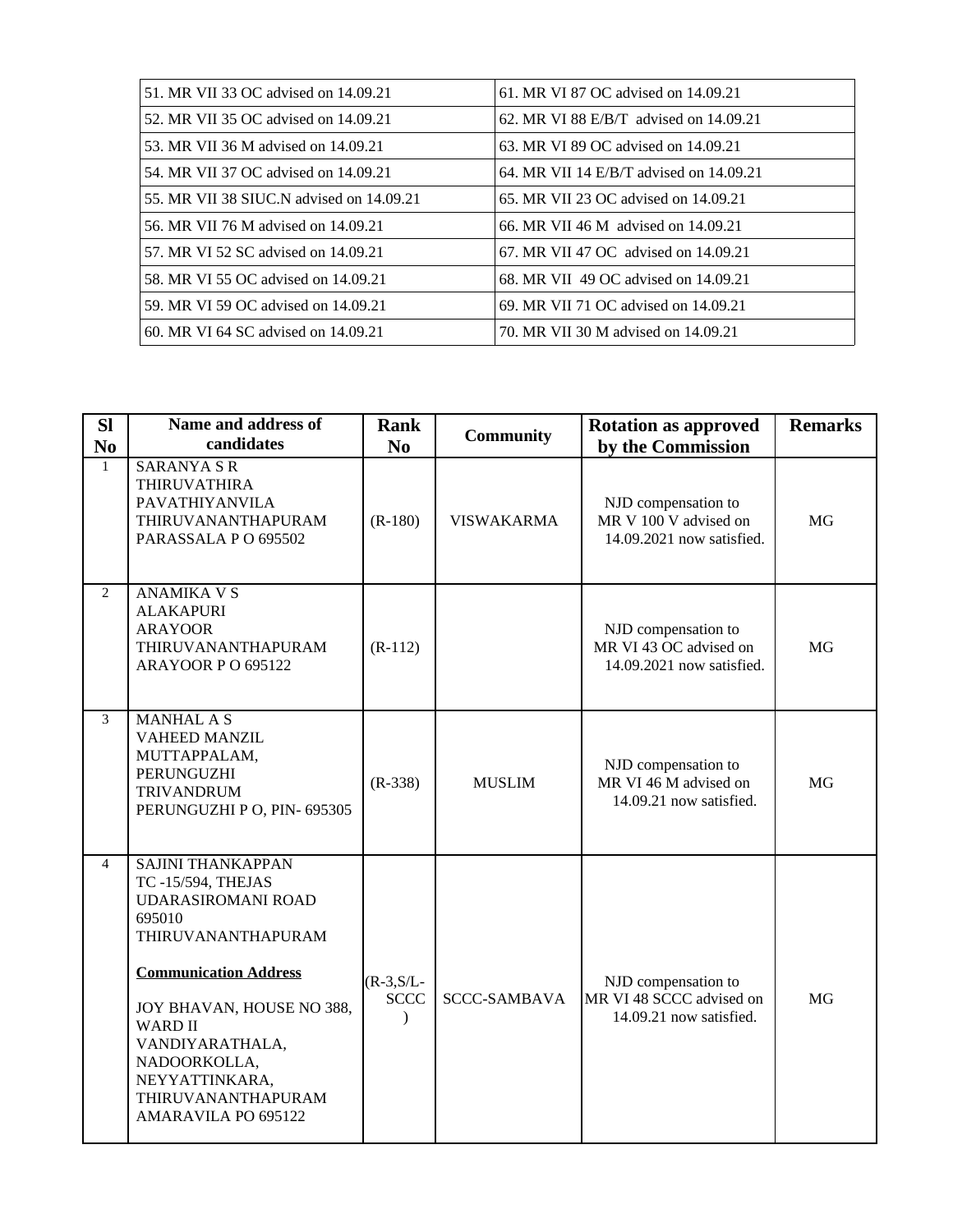| 5              | <b>ATHIRA M</b><br><b>MUTTATH HOUSE</b><br><b>KARIVELLUR</b><br><b>KANNUR</b><br>KARIVELLUR 670521                                                                                                                                                      | $(R-1, S/L-$<br>D) | <b>MUKAYA</b> | NJD compensation to<br>MR VI 50 D advised on<br>14.09.21 now satisfied.         | MG                   |
|----------------|---------------------------------------------------------------------------------------------------------------------------------------------------------------------------------------------------------------------------------------------------------|--------------------|---------------|---------------------------------------------------------------------------------|----------------------|
| 6              | <b>MRIDHULA R</b><br><b>RAMU NIVAS</b><br><b>VILAPPILSALA</b><br>THIRUVANANTHAPURAM<br>VILAPPILSALA - 695 573                                                                                                                                           | $(R-126)$          | <b>EZHAVA</b> | NJD compensation to<br>MR VII 18 E/B/T advised<br>on 14.09.21 now<br>satisfied. | <b>KVASU</b>         |
| $\overline{7}$ | <b>SUBAIR KM</b><br><b>KARIPPAI HOUSE</b><br><b>KUNNATHERI</b><br><b>ERNAKULAM</b><br>683106                                                                                                                                                            | $(R-344)$          | <b>MUSLIM</b> | NJD compensation to<br>MR VII 26 M advised on<br>14.09.21 now satisfied.        | <b>KVASU</b>         |
| 8              | <b>HARITHAR</b><br>SIVANANDANAM<br><b>AYRAVON P O KONNI</b><br>PATHANAMTHITTA<br>689691                                                                                                                                                                 | $(R-113)$          |               | NJD compensation to<br>MR VII 29 OC advised on<br>14.09.21 now satisfied.       | <b>KVASU</b>         |
| 9              | <b>CHITHRALS</b><br><b>BINDHU BHAVAN</b><br>NJANDOORKONAM<br><b>TRIVANDRUM</b><br><b>AYIROOPPARA</b>                                                                                                                                                    | $(R-114)$          |               | NJD compensation to<br>MR VII 31 OC advised on<br>14.09.21 now satisfied.       | <b>KVASU</b>         |
| 10             | <b>REMYAO</b><br>NETTARA THODIYL VEEDU<br>KOTTAPPURAM PARAVOOR<br><b>KOLLAM</b><br>PARAVOOR PO 695301<br><b>Communication Address</b><br><b>VILAYIL VEEDU</b><br>KAIPPATTIMUKKU<br><b>AVANAVANCHERY</b><br><b>TRIVANDRUM</b><br><b>AVANAVANCHERY PO</b> | $(R-117)$          |               | NJD compensation to<br>MR VII 41 OC advised on<br>14.09.21 now satisfied.       | <b>KVASU</b>         |
| 11             | 695103<br><b>SONUAK</b><br><b>KALANGATTE</b><br><b>ANNASSERY</b><br><b>KOZHIKODE</b><br>673317                                                                                                                                                          | $(R-127)$          | THIYYA        | NJD compensation to<br>MR VII 34 E/B/T advised on<br>14.09.21 now satisfied.    | Kerala<br>University |
| 12             | <b>ASWATHY S G</b><br><b>NIKUNJAM</b><br>MANAPPURAM, MACHEL PO,<br>MALAYINKEEZH<br>THIRUVANANTHAPURAM<br>695571                                                                                                                                         | $(R-118)$          |               | NJD compensation to<br>MR VII 39 OC advised on<br>14.09.21 now satisfied.       | Kerala<br>University |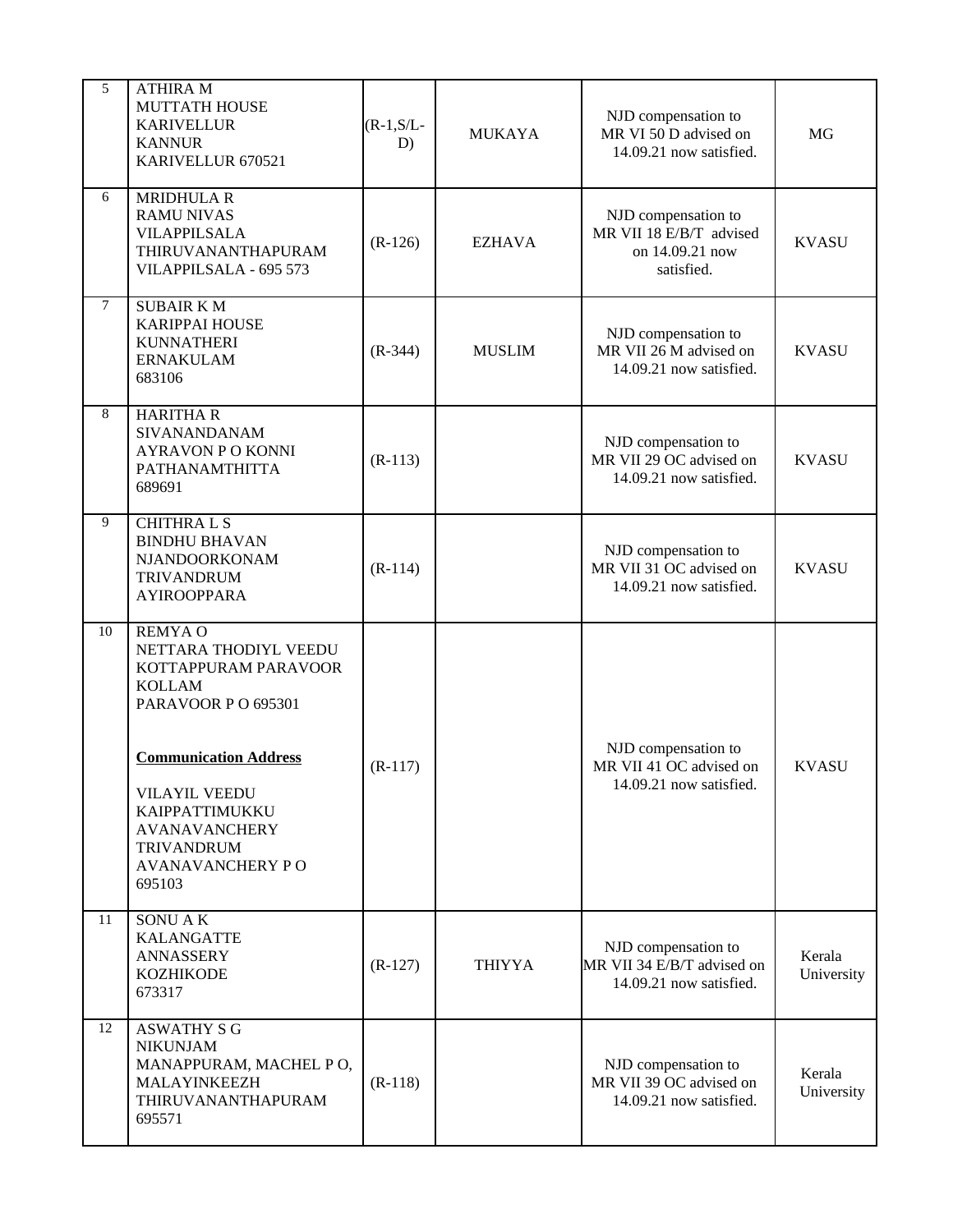| 13 | NISHA M SYLUM<br>VADAKKEYTHANNIVILA<br><b>VEEDU</b><br>NEAR L M S COMPOUND,<br>PARASSALA<br><b>TRIVANDRUM</b><br>PARASSALA 695502<br><b>Communication Address</b><br>TC 29/1845(OLD TC 14/1341)<br>RAJAN PLASTIC, KBAC JN,<br><b>PALAYAM</b><br><b>TRIVANDRUM</b><br>VIKAS BHAVAN P O, 695 033 | $(R-120)$         |                | NJD compensation to<br>MR VII 43 OC advised on<br>14.09.21 now satisfied.  | Kerala<br>University |
|----|------------------------------------------------------------------------------------------------------------------------------------------------------------------------------------------------------------------------------------------------------------------------------------------------|-------------------|----------------|----------------------------------------------------------------------------|----------------------|
| 14 | <b>SREELETHA A S</b><br>A S MANDIRAM<br><b>BHAGAVATHI NADA</b><br><b>TRIVANDRUM</b><br><b>BHAGAVATHI NADA PO</b><br><b>Communication Address</b><br>A S MANDIRAM<br><b>BHAGAVATHI NADA</b><br><b>TRIVANDRUM</b><br><b>BHAGAVATHI NADA PO</b>                                                   | $(R-122)$         |                | NJD compensation to<br>MR VII 45 OC advised on<br>14.09.21 now satisfied.  | Kerala<br>University |
| 15 | ROOPA S M<br>TC 14/1508, ROHINI<br>ARAPPURA LANE,<br><b>KUMARAPURAM</b><br><b>TRIVANDRUM</b><br>MEDICAL COLLEGE PO-<br>695013                                                                                                                                                                  | $(R-3,DA-$<br>HI) | DA-HI          | NJD compensation to<br>DA-HI 134 th advised on<br>14.09.21 now satisfied.  | <b>CUSAT</b>         |
| 16 | NAIR SARATH SASIDHARAN<br>KATTIL PUTHEN VEEDU<br>PURAVOORKONAM<br><b>TRIVANDRUM</b><br>ALAMCODE P O/ 695102<br><b>Communication Address</b><br>KATTIL PUTHEN VEEDU<br>PURAVOORKONAM<br><b>TRIVANDRUM</b><br>VANCHIYOOR PO / 695102                                                             | $(R-123)$         |                | NJD compensation to<br>MR V 33 OC advised on<br>14.09.21 now satisfied.    | <b>CUSAT</b>         |
| 17 | <b>SAJU DASS</b><br>SAJU BHAVAN (KUZHI<br><b>BUNGLOW)</b><br>KANNANALLOOR PO<br>THAZHUTHALA VIA<br>NORTH MYLAKKAD<br>KOLLAM 691576                                                                                                                                                             | $(R-300)$         | LATIN CATHOLIC | NJD compensation to<br>MR VI 8 LC/AI advised on<br>14.09.21 now satisfied. | <b>CUSAT</b>         |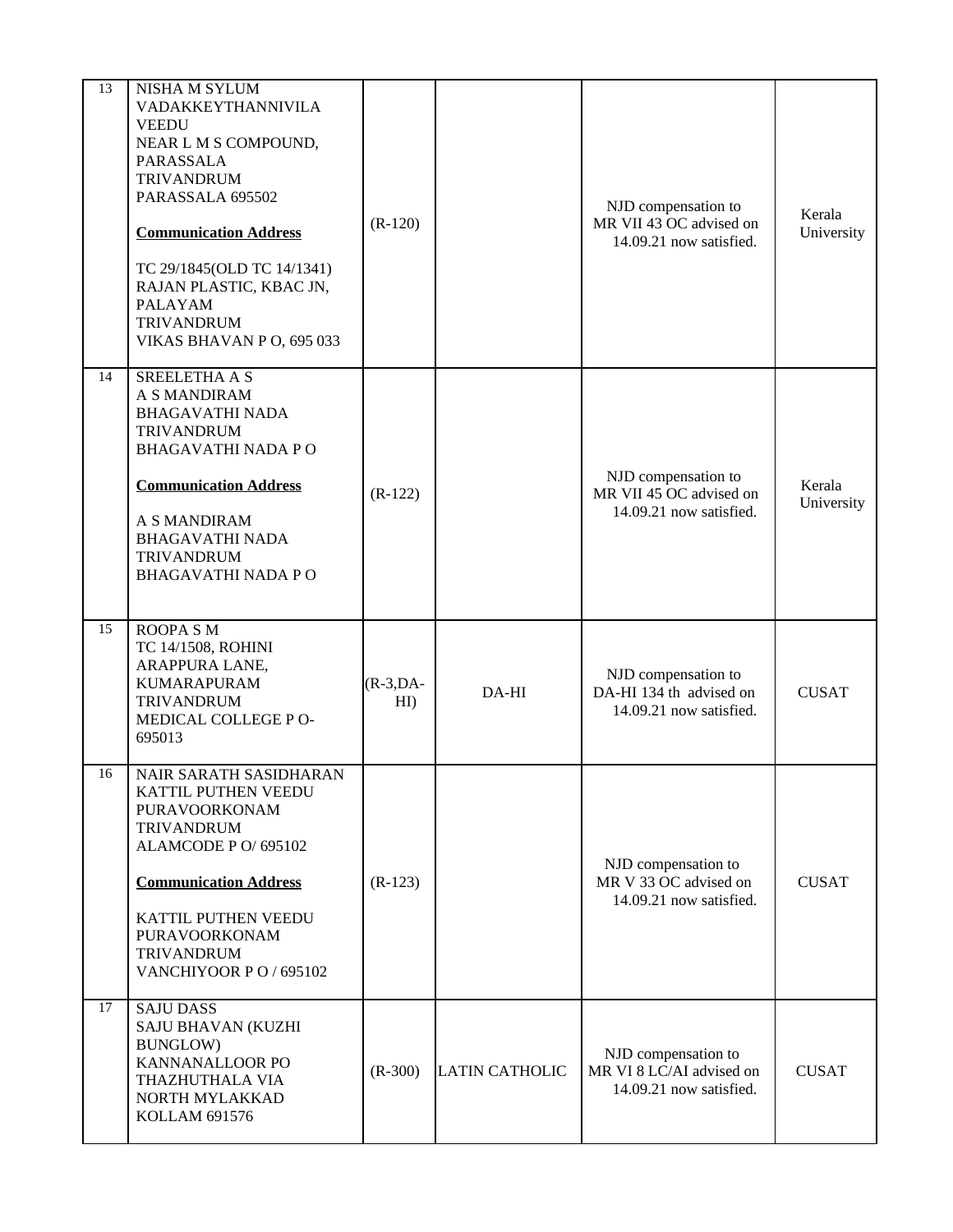| 18 | MUHAMMED FAWAZ O<br><b>OTTUMAL HOUSE</b><br>UMMATHOOR, KODUR PO<br>MALAPPURAM DISTRICT<br>676504                                                                                                                                                                                                    | $(R-381)$ | <b>MAPPILA</b>     | NJD compensation to<br>MR VI 16 M advised on<br>14.09.21 now satisfied.   | <b>CUSAT</b> |
|----|-----------------------------------------------------------------------------------------------------------------------------------------------------------------------------------------------------------------------------------------------------------------------------------------------------|-----------|--------------------|---------------------------------------------------------------------------|--------------|
| 19 | <b>SHAJEENAN</b><br><b>SAS MANZIL</b><br>VANCHIYOOR PO<br><b>ALAMCODE ATTINGAL</b><br><b>TRIVANDRUM</b><br>VANCHIYOOR 695102                                                                                                                                                                        | $(R-389)$ | <b>MUSLIM</b>      | NJD compensation to<br>MR VI 26 M advised on<br>14.09.21 now satisfied.   | <b>CUSAT</b> |
| 20 | <b>SHAMEEM AKTHAR CP</b><br>CHOLAKKAPARAMBAN<br><b>HOUSE</b><br>MANGATUPULAM<br><b>KODUR</b><br><b>MALAPPURAM</b><br><b>Communication Address</b><br>CHOLAKKAPARAMBAN<br><b>HOUSE</b><br>MANGATUPULAM VIA<br>MALAPPURAM KOTTAPADI<br><b>MALAPPURAM</b><br>KODUR POST PIN- 676504                    | $(R-403)$ | <b>MAPPILA</b>     | NJD compensation to<br>MR VI 30 M advised on<br>14.09.21 now satisfied.   | <b>CUSAT</b> |
| 21 | <b>SREERAJ THILAK I G</b><br>P S NIVAS CHIRAYIL<br>KULAVARAMBU VEEDU<br><b>KOZHODU</b><br>KOTTUKALKONAM<br>KATTACHALKUZHI P O<br>TRIVANDRUM 695501<br><b>Communication Address</b><br>11/347<br>P S NIVAS CHIRAYIL<br>KULAVARAMBU VEEDU,<br>KOZHODU<br>KOTTUKALKONAM<br>KATTACHALKUZHI PO<br>695501 | $(R-772)$ | <b>SC-CHERAMAR</b> | NJD compensation to<br>MR VI 32 SC advised on<br>14.09.21 now satisfied.  | <b>CUSAT</b> |
| 22 | <b>MIDHUSHARS</b><br>THEVARKATTIL<br>KOTHAMANGALAM<br><b>KOZHIKODE</b><br>KOYILANDY 673305<br><b>Communication Address</b><br>NAMBRATHMEETHAL<br><b>HOUSE</b><br><b>CHENOLI</b><br>KOZHIKODE DT<br>CHENOLI POST, PERAMBRA<br>VIA, PIN-673525                                                        | $(R-816)$ | <b>SC-PULAYA</b>   | NJD compensation to<br>MR VII 52 SC advised on<br>14.09.21 now satisfied. | <b>CUSAT</b> |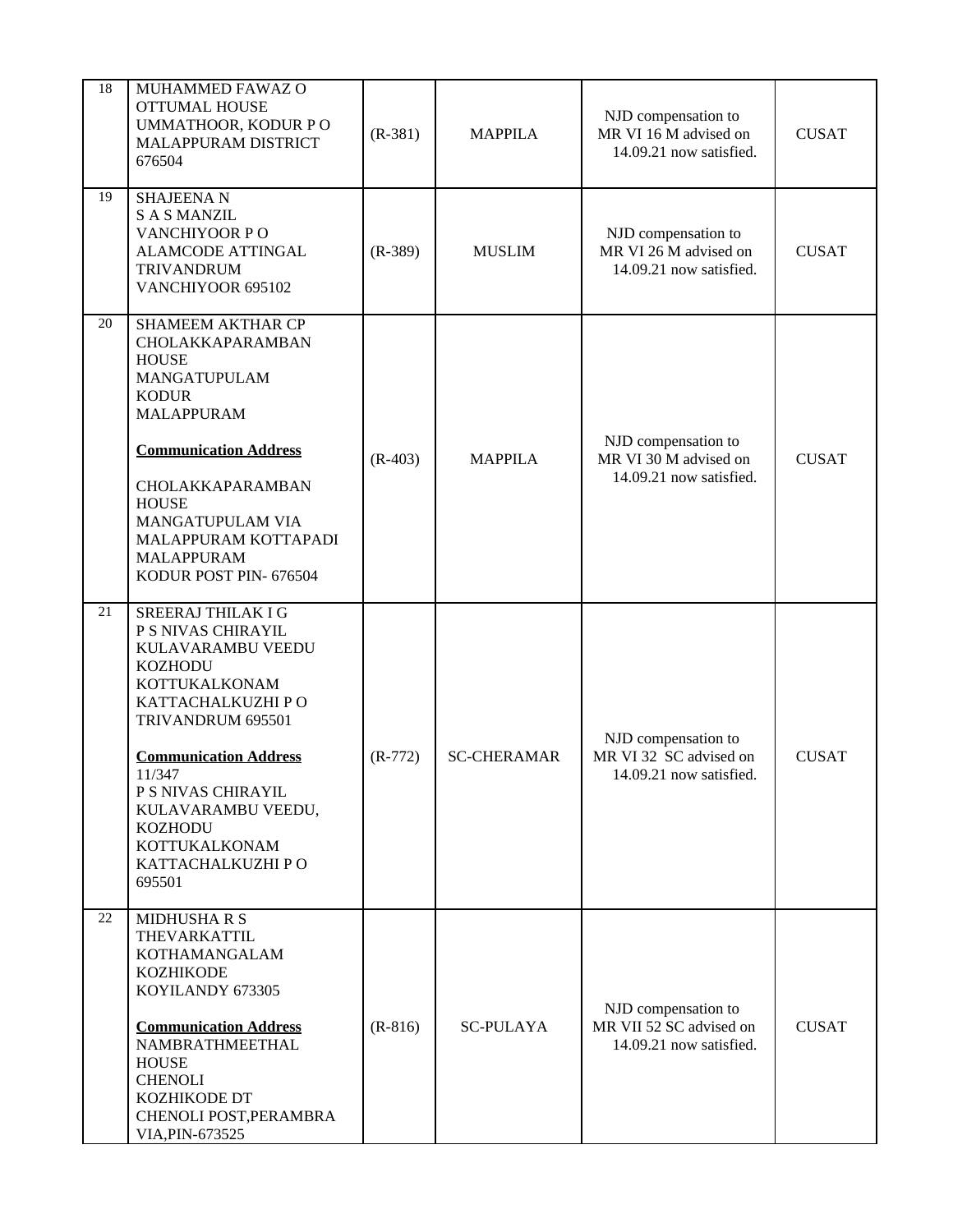| 23 | SINDHU B<br>ALAYILAZHIKAM<br>THATTAMALA PO,<br>VADAKKEVILA<br><b>KOLLAM</b><br>THATTAMALA PO, 691020<br><b>Communication Address</b><br><b>NANDANAM</b><br>MEENADU,<br>NEDUNGOLAM PO<br><b>KOLLAM</b><br>NEDUNGOLAM PO, 691334                                    | $(R-129)$ | <b>EZHAVA</b> | NJD compensation to<br>MR VII 53 OC advised on<br>14.09.21 now satisfied.    | <b>CUSAT</b> |
|----|-------------------------------------------------------------------------------------------------------------------------------------------------------------------------------------------------------------------------------------------------------------------|-----------|---------------|------------------------------------------------------------------------------|--------------|
| 24 | DEEPA A K<br>VALIPARAMBIL HOUSE<br><b>KURUVILASSERY</b><br><b>THRISSUR</b><br><b>KURUVILASSERY</b><br><b>Communication Address</b><br>VALIPARAMBIL HOUSE<br><b>KURUVILASSERY</b><br><b>THRISSUR</b><br>KURUVILASSERY                                              | $(R-131)$ | <b>EZHAVA</b> | NJD compensation to<br>MR VII 54 E/B/T advised on<br>14.09.21 now satisfied. | <b>CUSAT</b> |
| 25 | <b>ROHINI V S</b><br>ELLUVILA HOUSE<br>RAMACHAMVILA, ATTINGAL<br><b>TRIVANDRUM</b><br>ATTINGAL 695101<br><b>Communication Address</b><br>K P 4/1029, GOURI<br><b>NANDANAM</b><br>SARVODAYAM ROAD,<br><b>VELLAYANI</b><br><b>TRIVANDRUM</b><br><b>NEMOM 695020</b> | $(R-130)$ |               | NJD compensation to<br>MR VII 55 OC advised on<br>14.09.21 now satisfied.    | <b>CUSAT</b> |
| 26 | DILSHAD MUBARAK<br>KIDANGUVILA VEEDU<br><b>VEMBAYAM</b><br><b>TRIVANDRUM</b><br>695615<br><b>Communication Address</b><br>KIDANGUVILA VEEDU<br><b>VEMBAYAM</b><br><b>TRIVANDRUM</b><br>695615                                                                     | $(R-417)$ | <b>MUSLIM</b> | NJD compensation to<br>MR VII 56 M advised on<br>14.09.21 now satisfied.     | <b>CUSAT</b> |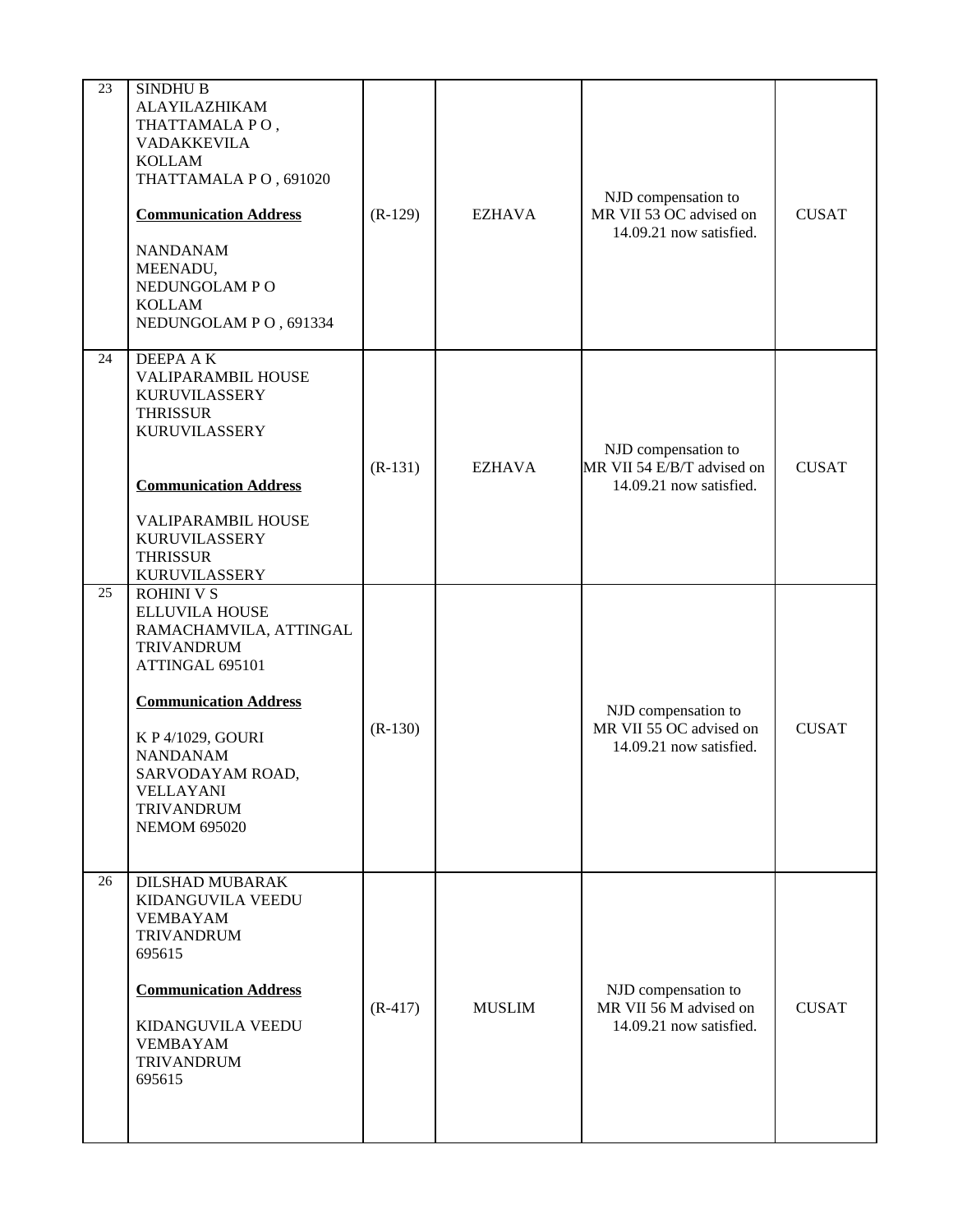| 27 | <b>RETHEEP A R</b><br><b>R R NIVAS</b><br><b>KALLINGAL</b><br>THIRUVANANTHAPURAM<br>KULATHOOR PO, 695583                                                                                                           | $(R-132)$             | <b>EZHAVA</b>                   | NJD compensation to<br>MR VII 58 E/B/T advised on<br>14.09.21 now satisfied. | <b>CUSAT</b>   |
|----|--------------------------------------------------------------------------------------------------------------------------------------------------------------------------------------------------------------------|-----------------------|---------------------------------|------------------------------------------------------------------------------|----------------|
| 28 | NISA KA<br>KAIMAPARAMBIL HOUSE<br><b>PALLIPORT</b><br><b>ERNAKULAM</b><br>PALLIPORT P O 683515<br><b>Communication Address</b><br>OOLIKKARA HOUSE<br>CHAKKARAKADAVU<br><b>ERNAKULAM</b><br><b>CHERAIP O 683514</b> | $(R-134)$             | <b>EZHAVAN</b>                  | NJD compensation to<br>MR VII 59 OC advised on<br>14.09.21 now satisfied.    | <b>CUSAT</b>   |
| 29 | <b>ANAND CHANDRAN</b><br>SRUTHI TC97/615<br><b>MANVILA</b><br>THIRUVANANTHAPURAM<br>KULATHOOR 695583                                                                                                               | $(R-156)$             | <b>HINDU NADAR</b>              | NJD compensation to<br>MR VII 60 H.N advised on<br>14.09.21 now satisfied.   | <b>CUSAT</b>   |
| 30 | THRUPTHI V GOPAL<br>PARARATH PARAMBIL<br>SRINGAPURAM,<br><b>KODUNGALLUR</b><br><b>THRISSUR</b><br>680664                                                                                                           | $(R-135)$             |                                 | NJD compensation to<br>MR VII 63 OC advised on<br>14.09.21 now satisfied.    | <b>CUSAT</b>   |
| 31 | <b>VEENALEKSHMIPR</b><br>KALIKKALAZHIKAM<br>PULLAYIL P O KILIMANOOR<br>THIRUVANANTHAPURAM<br>PULLAYIL PIN 695601                                                                                                   | $(R-136)$             | <b>EZHAVA</b>                   | NJD compensation to<br>MR VI 42 E/B/T advised on<br>14.09.21 now satisfied.  | <b>KANNUR</b>  |
| 32 | <b>ANJU P KRISHNAN</b><br>PUTHUVELICHIRA HOUSE<br>KANDASSANKADAVU<br><b>THRISSUR</b><br>KANDASSANKADAVU P O<br>$-680613$                                                                                           | $(R-137)$             | <b>EZHAVA</b>                   | NJD compensation to<br>MR VI 99 OC advised on<br>14.09.21 now satisfied.     | <b>KANNUR</b>  |
| 33 | <b>ANILRAJ S J</b><br><b>RAJ NIVAS</b><br>PANCHIKADU, IRUMPIL<br>THIRUVANANTHAPURAM, AR<br>UVIPURAM PO<br>695126                                                                                                   | $(R-138)$             | <b>SIUC NADAR</b>               | NJD compensation to<br>MR VII 13 OC advised on<br>14.09.21 now satisfied.    | <b>KANNUR</b>  |
| 34 | LIZ ASHLIN J<br>KALLICKAL HOUSE<br><b>MELUKAVU</b><br>MELUKAVU/686652<br><b>KOTTAYAM</b>                                                                                                                           | $(R-6,$<br>$S/L$ -ST) | <b>ST-MALA</b><br><b>ARAYAN</b> | NJD compensation to<br>MR V 92 ST advised on<br>14.09.21 now satisfied.      | <b>CALICUT</b> |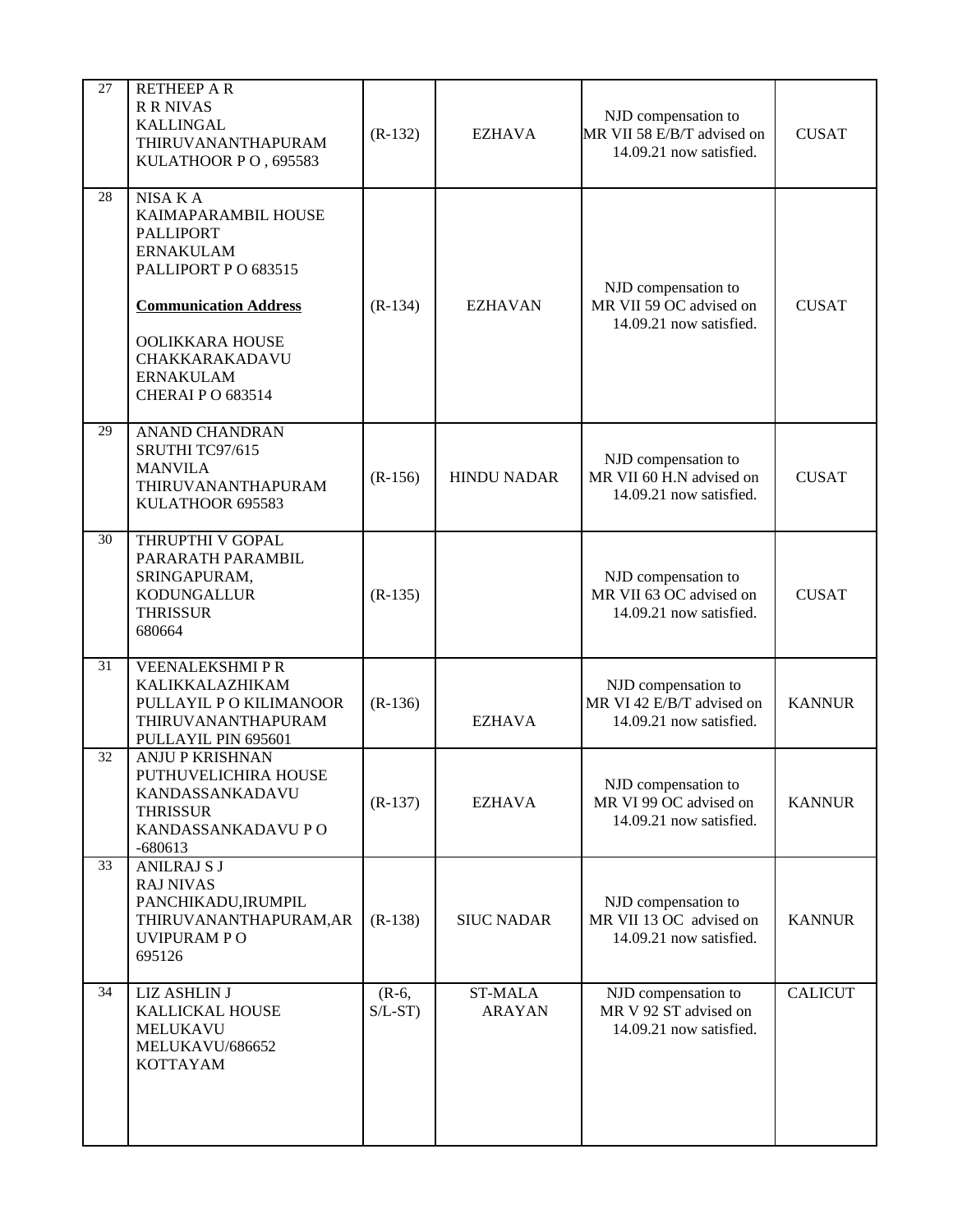|    | <b>Communication Address</b>                                                                                                                                                                                                                                                                    |           |                       |                                                                             |                |
|----|-------------------------------------------------------------------------------------------------------------------------------------------------------------------------------------------------------------------------------------------------------------------------------------------------|-----------|-----------------------|-----------------------------------------------------------------------------|----------------|
|    | MUNDOOR HOUSE, P B NO:31<br>THODUPUZHA PO<br>THODUPUZHA<br><b>IDUKKI</b>                                                                                                                                                                                                                        |           |                       |                                                                             |                |
| 35 | <b>AMAR ALIPS</b><br>PALAYAMKOTTUKARAN<br><b>HOUSE</b><br><b>CHENATHUNADU</b><br><b>THRISSUR</b><br>CHALAKUDY 680 307                                                                                                                                                                           | $(R-442)$ | <b>MUSLIM</b>         | NJD compensation to<br>MR V 96 M advised on<br>14.09.21 now satisfied.      | <b>CALICUT</b> |
| 36 | <b>JIVIN J S</b><br><b>UDIYARAMELE</b><br><b>PUTHENVEEDU</b><br>KOTTAKONAM<br>THIRUVANANTHAPURAM<br>KATTACHALKUZHI PO<br>695501                                                                                                                                                                 | $(R-322)$ | <b>LATIN CATHOLIC</b> | NJD compensation to<br>MR VI 94 LC/AI advised on                            | <b>CALICUT</b> |
|    | <b>Communication Address</b><br>MADONNA HOUSE UDIYARA<br>PALACHALKONAM<br>THIRUVANANTHAPURAM<br>KATTACHALKUZHI PO<br>695501                                                                                                                                                                     |           |                       | 14.09.21 now satisfied.                                                     |                |
| 37 | VISHNUPRIYA ML<br><b>AMBADI</b><br>POTTAYIL MALAYINKIL PO<br>THIRUVANANTHAPURAM<br>695571                                                                                                                                                                                                       | $(R-139)$ | $(\cdot)$             | NJD compensation to<br>MR VI 95 OC advised on<br>14.09.21 now satisfied.    | <b>CALICUT</b> |
| 38 | <b>ANIE AR</b><br>PULLINGAL VEEDU<br>PUTHENKADA<br>THIRUPURAM<br><b>TRIVANDRUM</b><br>THIRUPURAM P O 695133                                                                                                                                                                                     | $(R-340)$ | LATIN CATHOLIC        | NJD compensation to<br>MR VII 8 LC/AI advised on<br>14.09.21 now satisfied. | <b>CALICUT</b> |
| 39 | <b>ANUSREE TL</b><br><b>KUZHIVILA VEEDU</b><br>MOONGODE, THIRUVANANT<br><b>HAPURAM</b><br>THIRUVANANTHAPURAM<br>PEYAD/695573<br><b>Communication Address</b><br><b>KIDANGIL</b><br>HOUSE, PALOTTUVILA<br><b>MALAYINKIL P</b><br>O,THIRUVANANTHAPURAM<br>THIRUVANANTHAPURAM<br>MALAYINKIL/695571 | $(R-140)$ | <b>EZHAVA</b>         | NJD compensation to<br>MR VII 9 OC advised on<br>14.09.21 now satisfied.    | <b>CALICUT</b> |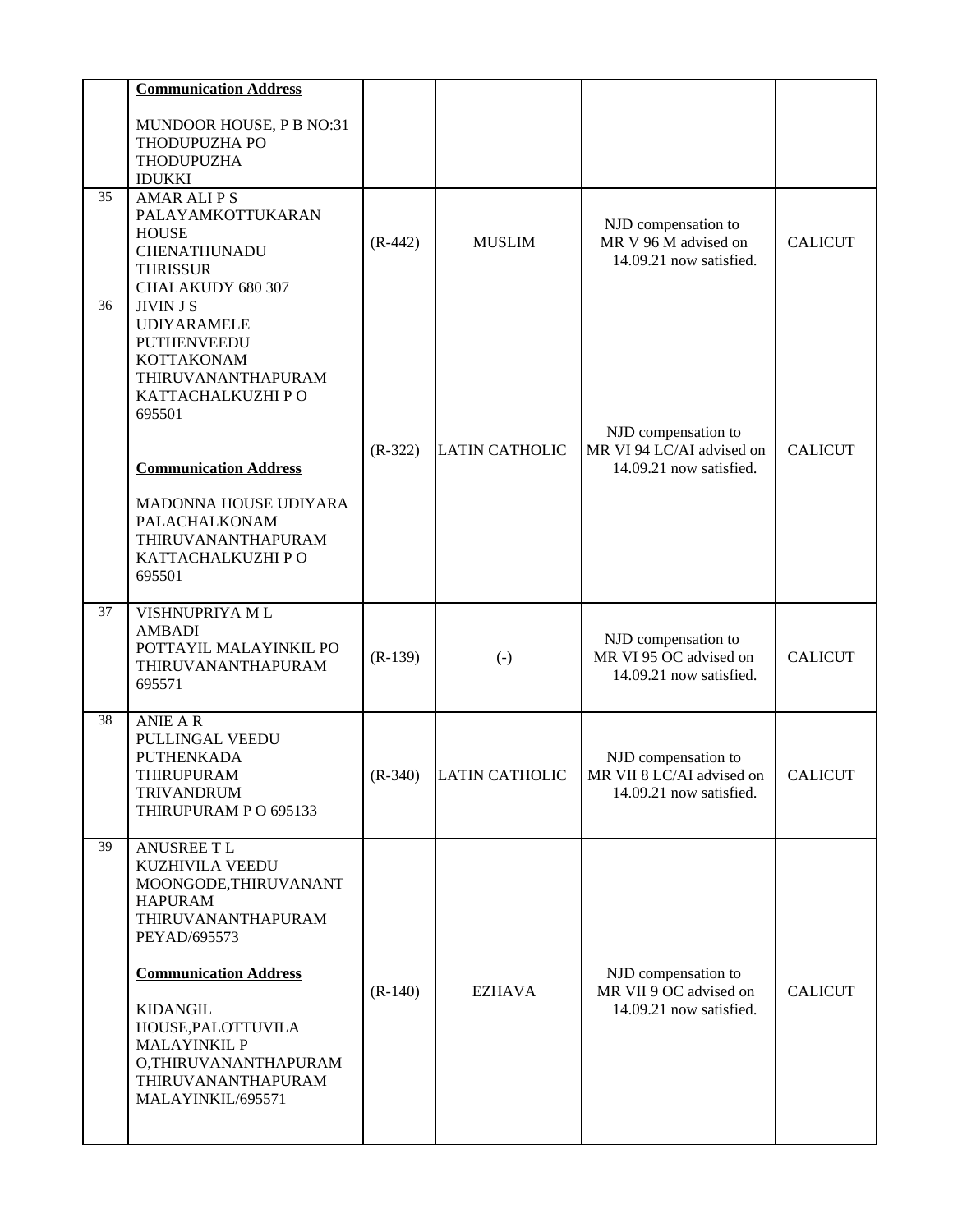| 40 | <b>AKHIL BABU</b><br><b>SREE VIHAR</b><br><b>KAPPIL PO EDAVA</b><br>THIRUVANANTHAPURAM<br>695311<br><b>Communication Address</b><br><b>KARTHIKA</b><br>KARADIMUKKU,<br>NEDUNGOLAM PO<br><b>KOLLAM</b><br>691334       | $(R-141)$ | <b>EZHAVA</b>      | NJD compensation to<br>MR VII 11 OC advised on<br>14.09.21 now satisfied. | <b>CALICUT</b> |
|----|-----------------------------------------------------------------------------------------------------------------------------------------------------------------------------------------------------------------------|-----------|--------------------|---------------------------------------------------------------------------|----------------|
| 41 | SOWMINI K<br>PAILERIPARAMB HO<br><b>MATHUR</b><br>PALAKKAD DT<br>MATHUR PO 678571                                                                                                                                     | $(R-830)$ | <b>SC-CHERUMAN</b> | NJD compensation to<br>MR VII 12 SC advised on<br>14.09.21 now satisfied. | <b>CALICUT</b> |
| 42 | <b>NEENU ELZA GEORGE</b><br>KAITHAKATHU HOUSE<br>VELLOOR P O, PAMPADY<br><b>KOTTAYAM</b><br>686501                                                                                                                    | $(R-143)$ |                    | NJD compensation to<br>MR VII 15 OC advised on<br>14.09.21 now satisfied. | <b>CALICUT</b> |
| 43 | <b>SHIJINA S</b><br><b>CHETTISSERIL</b><br>THEKKATHIL, MULLIKALA<br>THEVALAKKARA<br><b>KOLLAM</b><br>690524                                                                                                           | $(R-444)$ | <b>MUSLIM</b>      | NJD compensation to<br>MR VII 16 M advised on<br>14.09.21 now satisfied.  | <b>CALICUT</b> |
| 44 | <b>PARVATHY S</b><br><b>SREESUPA</b><br><b>NEAR BHSS</b><br><b>TRIVANDRUM</b><br>ATTINGAL PO 695101<br><b>Communication Address</b><br><b>SREESUPA</b><br><b>NEAR BHSS</b><br><b>TRIVANDRUM</b><br>ATTINGAL PO 695101 | $(R-144)$ |                    | NJD compensation to<br>MR VII 17 OC advised on<br>14.09.21 now satisfied. | <b>CALICUT</b> |
| 45 | <b>JAISON SKARIYA</b><br>PENIEL HOUSE<br><b>KUNNICODE</b><br><b>KOLLAM</b><br>CHAKKUVARACKAL PO<br>691508                                                                                                             | $(R-145)$ |                    | NJD compensation to<br>MR VII 19 OC advised on<br>14.09.21 now satisfied. | <b>CALICUT</b> |
| 46 | SHILIN JOSHY<br>AVANOOKARAN HOUSE<br>PALAKKAL<br><b>THRISSUR</b><br>P O PALISSERY<br>PIN 680027                                                                                                                       | $(R-146)$ |                    | NJD compensation to<br>MR VII 21OC advised on<br>14.09.21 now satisfied.  | <b>CALICUT</b> |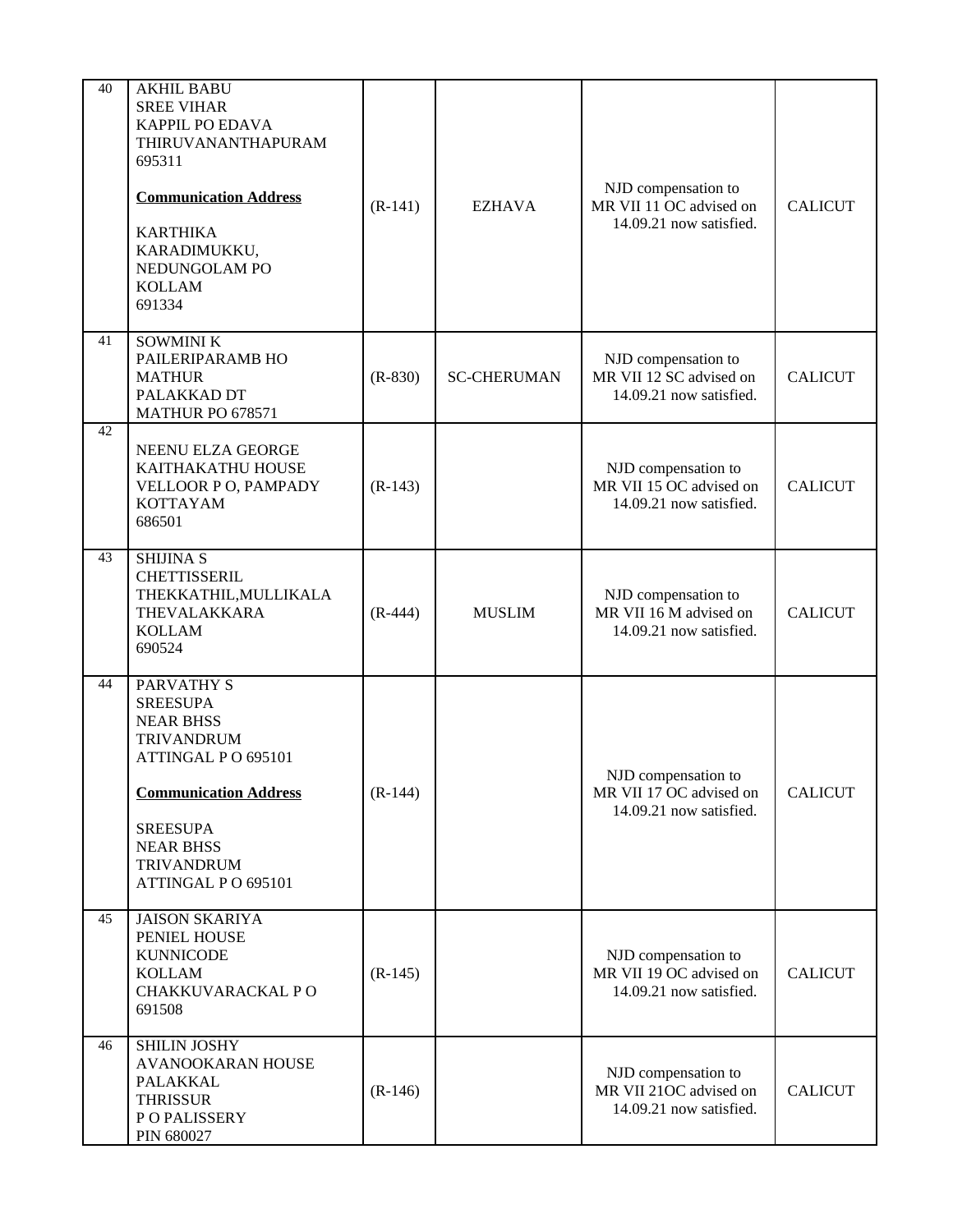| 47 | <b>SUBASHINI V S</b><br><b>VELLANI - HOUSE</b><br>THIRUTHEKAD -<br>KIZHUPPILLIKARA<br><b>THRISSUR</b><br>KIZHUPPILLIKARA 680704<br><b>Communication Address</b><br>THEKKEYIL - HOUSE<br>HNC-CHARLIE PINHERO ROAD<br>NEDUPUZHA<br>THRISSUR,<br>680007                  | $(R-3,$<br>$S/L-SC$  | <b>SC-PADANNA</b> | NJD compensation to<br>MR VII 24 SC advised on<br>14.09.21 now satisfied.   | <b>CALICUT</b> |
|----|-----------------------------------------------------------------------------------------------------------------------------------------------------------------------------------------------------------------------------------------------------------------------|----------------------|-------------------|-----------------------------------------------------------------------------|----------------|
| 48 | <b>SHIJU B R</b><br><b>S B COTTAGE</b><br>PERINGOTTUKONAM<br><b>VADACODE</b><br>PERUMPAZHUTHOOR<br>THIRUVANANTHAPURAM,<br>695126                                                                                                                                      | $(R-147)$            |                   | NJD compensation to<br>MR VII 25 OC advised on<br>14.09.2021 now satisfied. | <b>CALICUT</b> |
| 49 | <b>GAYATHRIPP</b><br>PUTHIYA PURAYIL<br>KANDAMKULANGARA<br><b>KANNUR</b><br>KUNHIMANGALAM/670309                                                                                                                                                                      | $(R-148)$            | <b>THIYYA</b>     | NJD compensation to<br>MR VII 27 OC advised on<br>14.09.2021 now satisfied. | <b>CALICUT</b> |
| 50 | <b>ABIJITH K ANIL</b><br>KEEZHETHUPARYIL H<br>KUTTAMPUZHA<br>NJAYAPPILLY<br><b>ERANAKULAM</b><br><b>Communication Address</b><br>KEEZHETHUPARAYIL HOUSE<br><b>SATHRAPADY</b><br><b>ERANAKULAM</b><br>NJAYAPPILLY PO                                                   | $(R-4, S/L -$<br>SC) | <b>SC-VELAN</b>   | NJD compensation to<br>MR VII 32 SC advised on<br>14.09.2021 now satisfied. | <b>CALICUT</b> |
| 51 | <b>STIGI GEORGE</b><br><b>KAREKKATTU</b><br><b>IRINJALAKUDA</b><br>680662<br>THRISSUR,<br><b>VELLANGALLUR PO</b><br><b>Communication Address</b><br>ALIYATH CHITTALAPPILLY<br><b>IRINJALAKUDA</b><br>680697<br>THRISSUR,<br>KUZHIKKATTUSSERY PO,<br>THAIVALAPPILKUNNU | $(R-149)$            |                   | NJD compensation to<br>MR VII 33 OC advised on<br>14.09.21 now satisfied.   | <b>CALICUT</b> |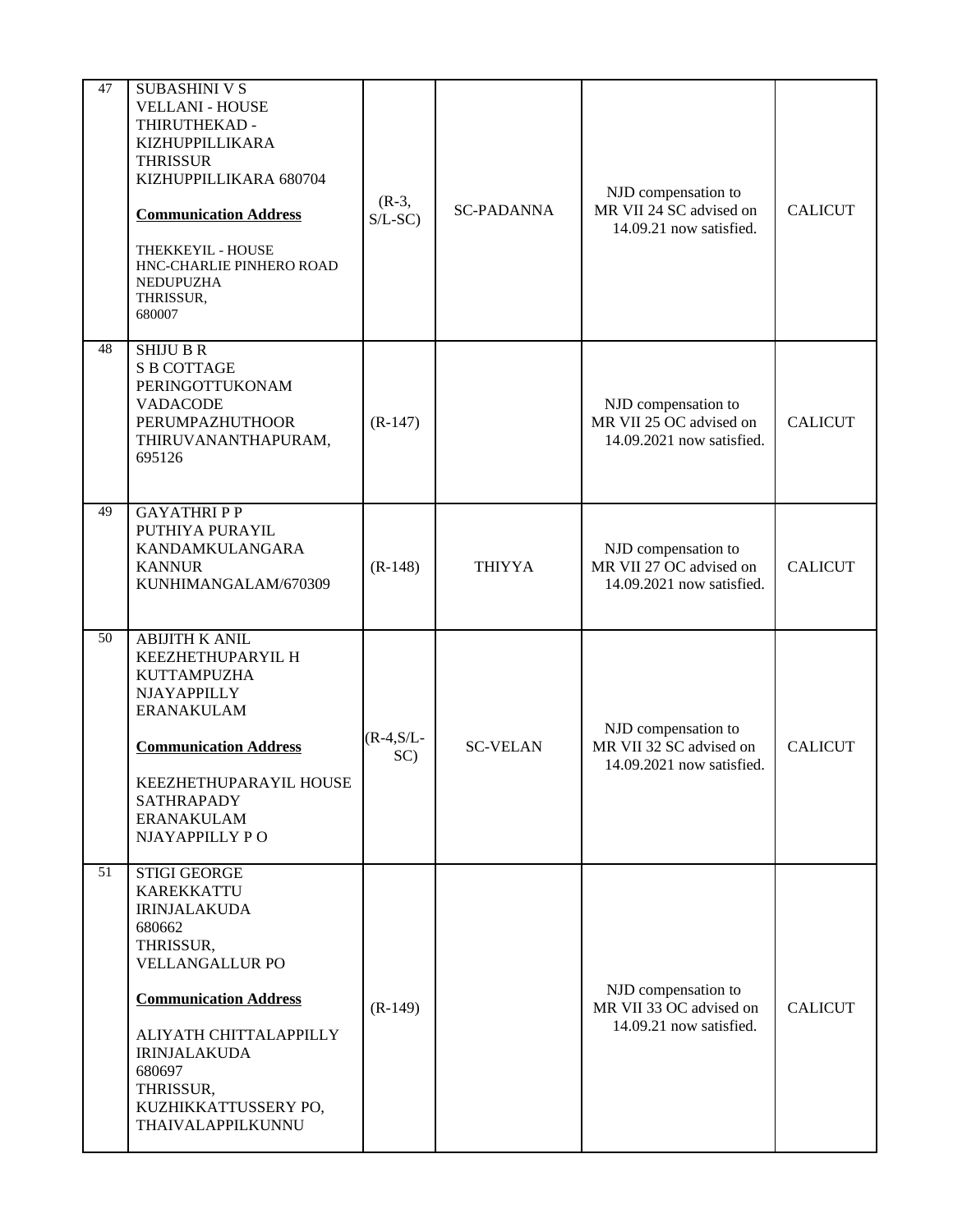| 52 | <b>SRUTHIP</b><br>THAMBURU(H)<br>VETTILATHAZHAM<br><b>KOLLAM</b><br>DECENT JUNCTION<br><b>Communication Address</b><br>THEERTHAM<br>NEAR SASTHAMCOTTA POST<br>OFFICE, SASTHAMCOTTA<br><b>KOLLAM</b><br><b>SASTHAMCOTTA</b>    | $(R-150)$           |                   | NJD compensation to<br>MR VII 35 OC advised on<br>14.09.21 now satisfied.        | <b>CALICUT</b>       |
|----|-------------------------------------------------------------------------------------------------------------------------------------------------------------------------------------------------------------------------------|---------------------|-------------------|----------------------------------------------------------------------------------|----------------------|
| 53 | <b>ASEEJA A</b><br><b>AJAS MANZIL</b><br><b>CHANTHAVILA</b><br>THIRUVANANTHAPURAM<br>SAINIK SCHOOL, 695585<br><b>Communication Address</b><br><b>MARHABA</b><br><b>KARAMOOD</b><br>THIRUVANANTHAPURAM<br>KOITHOORKONAM/695584 | $(R-451)$           | <b>MUSLIM</b>     | NJD compensation to<br>MR VII 36 M advised on<br>14.09.21 now satisfied.         | <b>CALICUT</b>       |
| 54 | <b>SANDHYA V P</b><br>PANKAJAVILASOM<br><b>VAMANAPURAM</b><br>THIRUVANANTHAPURAM<br>KALAMACHAL                                                                                                                                | $(R-152)$           | <b>EZHAVA</b>     | NJD compensation to<br>MR VII 37 OC advised on<br>14.09.21 now satisfied.        | <b>CALICUT</b>       |
| 55 | <b>JOBIN SAMUEL B J</b><br><b>BJ NIVAS</b><br>KUZHIPPALLAM, VENKULAM,<br>NELLIMOODU P O<br><b>TRIVANDRUM</b><br>695524                                                                                                        | $(R-216)$           | <b>SIUC NADAR</b> | NJD compensation to<br>MR VII 38 SIUC N advised<br>on 14.09.21 now<br>satisfied. | <b>CALICUT</b>       |
| 56 | <b>LIJINAK</b><br>LIJINA MANZIL<br><b>ACKOLILCHERY</b><br>MAYYANAD-691303<br><b>KOLLAM</b><br><b>Communication Address</b><br><b>EHSAN MANZIL</b><br><b>ACKOLILCHERY</b><br><b>KOLLAM</b><br>MAYYANAD-691303                  | $(R-452)$           | <b>MUSLIM</b>     | NJD compensation to<br>MR VII 76 M advised on<br>14.09.21 now satisfied.         | Kerala<br>University |
| 57 | <b>VEENAJS</b><br><b>JOY BHAVAN</b><br>PULAVANGAL, THIRUPURAM<br>THIRUVANANTHAPURAM<br>695133                                                                                                                                 | $(R-5, S/L-$<br>SC) | <b>SC-THANDAN</b> | NJD compensation to<br>MR VI 52 SC advised on<br>14.09.21 now satisfied.         | <b>KAU</b>           |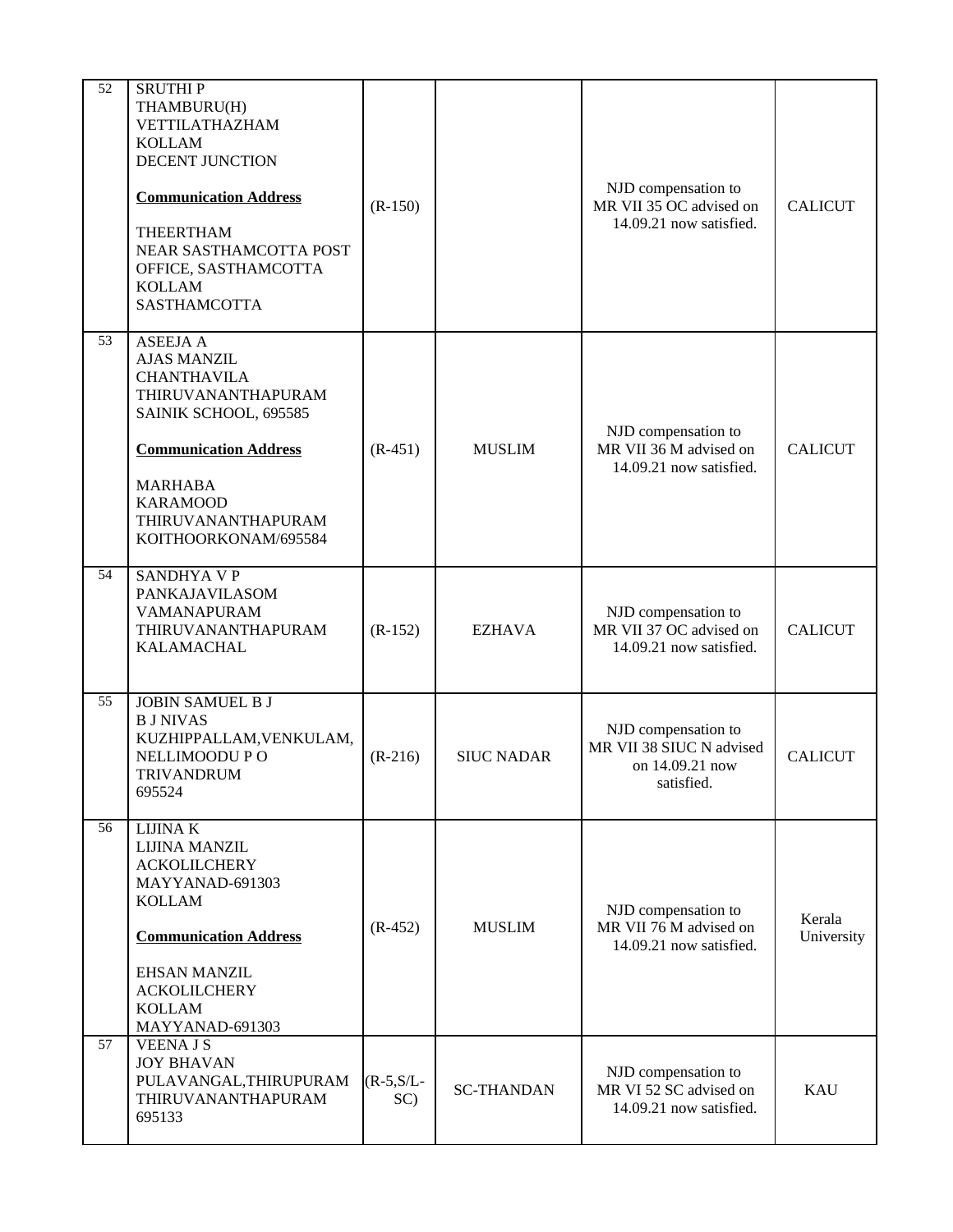| 58 | <b>ANEESH CS</b><br>SARODAYAM<br>CHAVADIMUKKU,<br><b>KADAKKVOOR</b><br><b>TRIVANDRUM</b><br>695306                                                                                                                                                       | $(R-153)$           |                   | NJD compensation to<br>MR VI 55 OC advised on<br>14.09.21 now satisfied.        | <b>KAU</b> |
|----|----------------------------------------------------------------------------------------------------------------------------------------------------------------------------------------------------------------------------------------------------------|---------------------|-------------------|---------------------------------------------------------------------------------|------------|
| 59 | NIMITHA P<br>PULIKKAPARAMBIL<br><b>KODUMUNDA</b><br><b>PALAKKAD</b><br>679303                                                                                                                                                                            | $(R-154)$           | <b>THIYYA</b>     | NJD compensation to<br>MR VI 59 OC advised on<br>14.09.21 now satisfied.        | <b>KAU</b> |
| 60 | <b>ABHAYATS</b><br>SREESADANAM<br><b>MURUNTHAL - B</b><br><b>KOLLAM</b><br>PERINAD PO - 691601                                                                                                                                                           | $(R-6,$<br>$S/L-SC$ | <b>SC-THANDAN</b> | NJD compensation to<br>MR VI 64 SC advised on<br>14.09.21 now satisfied.        | <b>KAU</b> |
| 61 | <b>SILPART</b><br>EDAKKODU MEKKUMKARA<br><b>VEEDU</b><br>MANCHAMCODE PO<br>THIRUVANANTHAPURAM<br>MANCHAMCODE P O/695125<br><b>Communication Address</b><br>SISIRAM EDAVAL<br>OTTASEKHARAMANGALAM<br>THIRUVANANTHAPURAM<br>OTTASEKHARAMANGALAM/<br>695125 | $(R-155)$           |                   | NJD compensation to<br>MR VI 87 OC advised on<br>14.09.21 now satisfied.        | <b>KAU</b> |
| 62 | <b>ATHIRA M S</b><br><b>ARUN NIVAS</b><br>CHIRAKKARATHAZHAM<br><b>KOLLAM</b><br>CHIRAKKARATHAZHAM<br>691578                                                                                                                                              | $(R-163)$           | <b>EZHAVA</b>     | NJD compensation to<br>MR VI 88 E/B/T advised on<br>14.09.21 now satisfied.     | <b>KAU</b> |
| 63 | <b>ARATHIS</b><br>SREEKRISHNALAYAM<br>KUMIZHIKKARA<br>KAZHAKOOTOM<br>THIRUVANANTHAPURAM -<br>695582                                                                                                                                                      | $(R-157)$           |                   | NJD compensation to<br>MR VI 89 OC advised on<br>14.09.21 now satisfied.        | <b>KAU</b> |
| 64 | <b>ANOOP C P</b><br><b>CHALEVELI</b><br><b>KANJIKUZHY</b><br><b>ALAPPUZHA</b><br>688582                                                                                                                                                                  | $(R-165)$           | <b>EZHAVA</b>     | NJD compensation to<br>MR VII 14 E/B/T advised<br>on 14.09.21 now<br>satisfied. | <b>KAU</b> |
| 65 | JYOTHILEKSHMI S<br>PUTHUVEETTIL<br><b>MANAKKARA</b><br>SASTHAMCOTTA<br><b>KOLLAM</b><br>SASTHAMCOTTA/690521                                                                                                                                              | $(R-159)$           |                   | NJD compensation to<br>MR VII 23 OC advised on<br>14.09.21 now satisfied.       | <b>KAU</b> |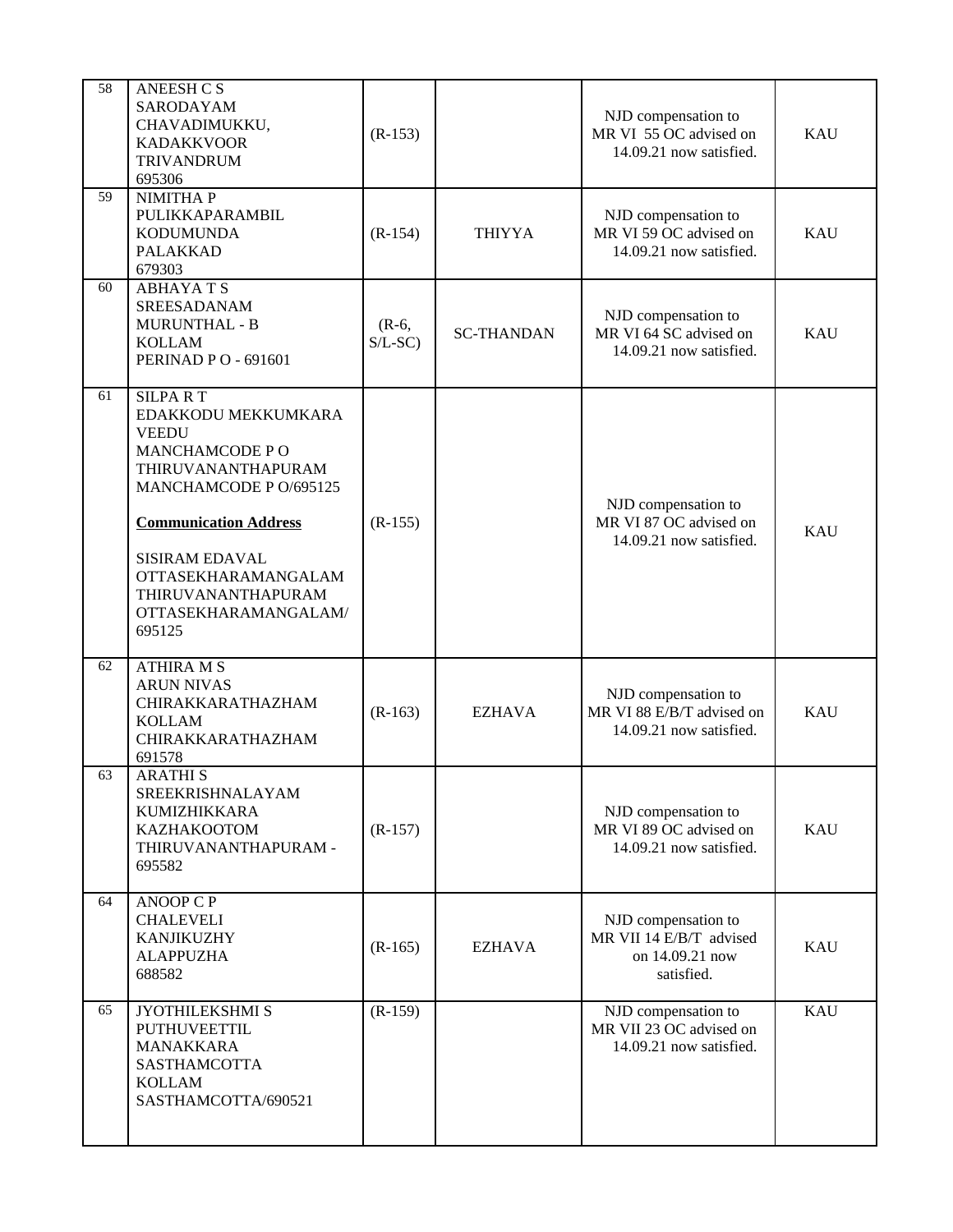|    | <b>Communication Address</b>                                                                                                     |           |                       |                                                                          |              |  |  |
|----|----------------------------------------------------------------------------------------------------------------------------------|-----------|-----------------------|--------------------------------------------------------------------------|--------------|--|--|
|    | THENGUVILAYIL                                                                                                                    |           |                       |                                                                          |              |  |  |
|    | MANAKKARA                                                                                                                        |           |                       |                                                                          |              |  |  |
|    | <b>SASTHAMCOTTA</b><br><b>KOLLAM</b>                                                                                             |           |                       |                                                                          |              |  |  |
|    | SASTHAMCOTTA /690521                                                                                                             |           |                       |                                                                          |              |  |  |
| 66 | <b>NOUFI NAVASHAD</b>                                                                                                            |           |                       |                                                                          |              |  |  |
|    | NIFINA MANZIL                                                                                                                    |           |                       |                                                                          |              |  |  |
|    | ATHIKKATTUKULANGARA P<br>O NOORANAD                                                                                              |           |                       |                                                                          |              |  |  |
|    | <b>ALAPPUZHA</b>                                                                                                                 |           |                       |                                                                          |              |  |  |
|    | 690504                                                                                                                           |           |                       |                                                                          |              |  |  |
|    | <b>Communication Address</b>                                                                                                     | $(R-467)$ | <b>MUSLIM</b>         | NJD compensation to<br>MR VII 46 M advised on<br>14.09.21 now satisfied. | <b>KAU</b>   |  |  |
|    | <b>NIFINA MANZIL</b>                                                                                                             |           |                       |                                                                          |              |  |  |
|    | ATHIKKATTUKULANGARA P                                                                                                            |           |                       |                                                                          |              |  |  |
|    | O NOORANAD<br><b>ALAPPUZHA</b>                                                                                                   |           |                       |                                                                          |              |  |  |
|    | 690504                                                                                                                           |           |                       |                                                                          |              |  |  |
| 67 | <b>REVATHY P</b>                                                                                                                 |           |                       |                                                                          |              |  |  |
|    | <b>SUNITHA BHAVAN</b>                                                                                                            |           |                       |                                                                          |              |  |  |
|    | OORUPOIKA PO,                                                                                                                    |           |                       | NJD compensation to                                                      | <b>KAU</b>   |  |  |
|    | KIZHUVILAM (VIA),<br><b>ATTINGAL</b>                                                                                             | $(R-161)$ |                       | MR VII 47 OC advised on                                                  |              |  |  |
|    | THIRUVANANTHAPURAM                                                                                                               |           |                       | 14.09.21 now satisfied.                                                  |              |  |  |
|    | 695104                                                                                                                           |           |                       |                                                                          |              |  |  |
| 68 | MANJU B R                                                                                                                        |           |                       |                                                                          |              |  |  |
|    | THALEENTAVIDA<br><b>EDAKKAYIL</b>                                                                                                |           |                       |                                                                          |              |  |  |
|    | <b>KOZHIKODE</b>                                                                                                                 | $(R-162)$ | OBC-SALIYA/           | NJD compensation to<br>MR VII 49 OC advised on                           | <b>KAU</b>   |  |  |
|    | CHERUVANNUR 673524                                                                                                               |           | SALIYAS)              | 14.09.21 now satisfied.                                                  |              |  |  |
|    |                                                                                                                                  |           |                       |                                                                          |              |  |  |
| 69 | RAKESH KRISHNAN U<br>MINI MANDIRAM S V                                                                                           |           |                       |                                                                          |              |  |  |
|    | NAGAR-141                                                                                                                        |           |                       |                                                                          |              |  |  |
|    | <b>AYATHIL PO</b>                                                                                                                | $(R-164)$ |                       | NJD compensation to<br>MR VII 71 OC advised on                           | <b>KAU</b>   |  |  |
|    | PULIYATHUMUKKU                                                                                                                   |           |                       | 14.09.21 now satisfied.                                                  |              |  |  |
|    | <b>KOLLAM</b><br>AYATHIL/691021                                                                                                  |           |                       |                                                                          |              |  |  |
|    |                                                                                                                                  |           |                       |                                                                          |              |  |  |
| 70 | <b>JASNA S</b><br><b>JASNA MANZIL</b>                                                                                            |           |                       |                                                                          |              |  |  |
|    | <b>VENGODE</b>                                                                                                                   | $(R-474)$ | <b>MUSLIM</b>         | NJD compensation to<br>MR VII 30 M advised on                            | <b>KVASU</b> |  |  |
|    | THIRUVANANTHAPURAM                                                                                                               |           |                       | 14.09.21 now satisfied.                                                  |              |  |  |
|    | KUDAVOOR P 0,695313                                                                                                              |           |                       |                                                                          |              |  |  |
|    | MAIN ROTATION STANDS AT MR VII 95 OC TO BE CONTINUED FROM MR VII 96 M<br>DA SL.NO. STANDS AT 517, TO BE CONTINUED FROM SL.NO.518 |           |                       |                                                                          |              |  |  |
| 71 | <b>NAVYANS</b>                                                                                                                   |           |                       |                                                                          |              |  |  |
|    | SHARON, MANAVELY<br><b>VIA THIRUPURAM</b>                                                                                        |           |                       | MR VIII 94 LC/AI TPO on                                                  | Calicut      |  |  |
|    | <b>TRIVANDRUM</b>                                                                                                                | $(R-378)$ | <b>LATIN CATHOLIC</b> | 02.11.2021 now satisfied.                                                | University   |  |  |
|    | MULLUVILA P O, PIN-695133                                                                                                        |           |                       |                                                                          |              |  |  |
|    |                                                                                                                                  |           |                       |                                                                          |              |  |  |